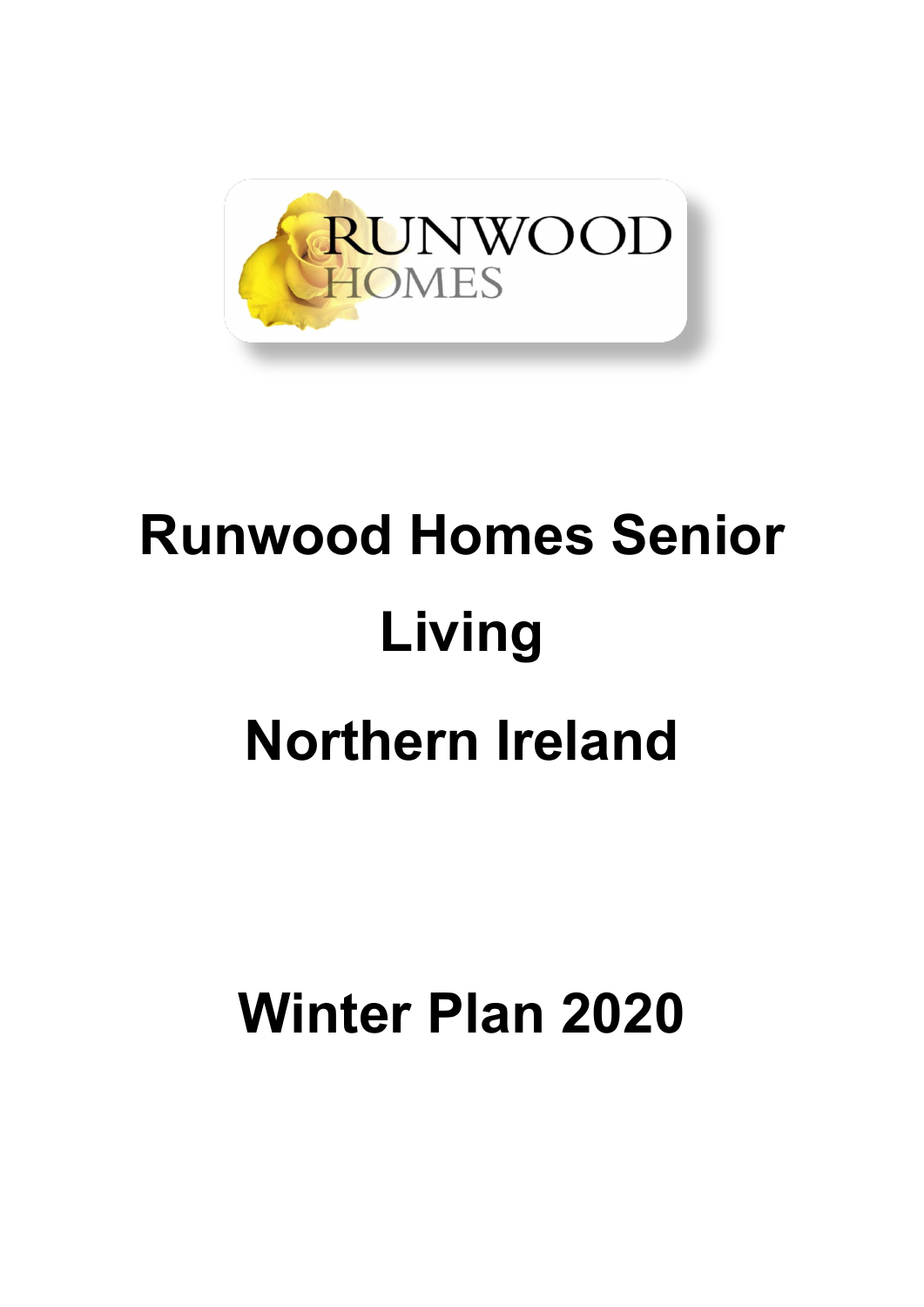| <b>Version</b> | Date of Issue                      | <b>Author</b>      | Change<br><b>Summary</b>                                 |
|----------------|------------------------------------|--------------------|----------------------------------------------------------|
| V <sub>1</sub> | August 2020                        | <b>Rhonda Ware</b> | <b>New Document</b>                                      |
| V <sub>2</sub> | September 2020                     | <b>Rhonda Ware</b> | Content update                                           |
| V <sub>3</sub> | 4 <sup>th</sup> September<br>2020  | <b>Rhonda Ware</b> | <b>Updates from</b><br>Director of Group<br>Operations   |
| V4             | 7 <sup>th</sup> September<br>2020  | <b>Rhonda Ware</b> | Feedback from<br><b>H&amp;S Consultant</b>               |
| V <sub>5</sub> | 8 <sup>th</sup> September<br>2020  | <b>Rhonda Ware</b> | Final approved by<br>Gavin O'Hare-<br>Connelly           |
| V <sub>6</sub> | 16 <sup>th</sup> September<br>2020 | <b>Rhonda Ware</b> | Fogging machine<br>updated.                              |
| V <sub>7</sub> | 23 <sup>rd</sup> September<br>2020 | <b>Rhonda Ware</b> | Changes to visiting<br>arrangements                      |
| V <sub>8</sub> | 25 <sup>th</sup> September<br>2020 | <b>Rhonda Ware</b> | <b>Updated regarding</b><br>visiting and local<br>surges |
| V9             | 28 <sup>th</sup> September<br>2020 | <b>Rhonda Ware</b> | Hospital visits<br>added, appendix A<br>added            |

## **Version History**

# **Equality Impact Assessment**

All colleagues, contractors and third-party partners are required, when following this procedure, to ensure that they do not disadvantage any person or group on the grounds of race, religion or belief, age, sex, gender reassignment, disability, sexual orientation and/or caring responsibilities.

# **1. Strategic Objectives**

**1.1 Prevention:** Reduce the number of outbreaks in care homes and the number of residents and staff infected in each outbreak. Reduce the likelihood of residents falling ill with other winter-related illnesses such as influenza and norovirus which will add further challenges to care homes to support residents, staff and families.

**1.2 Reducing hospital admission:** Monitor residents physical and psychological wellbeing and act promptly on areas of concern to reduce the likelihood of physical and mental health decline or the impact of physical/mental health decline.

Work closely with residents, staff, relatives and our partners/stakeholders to effectively plan for and manage residents and staff wellbeing, including for those who may become acutely unwell during the winter months where this unavoidable.

**1.3 Safety:** Monitor the safety of residents such as falls and pressure ulcers to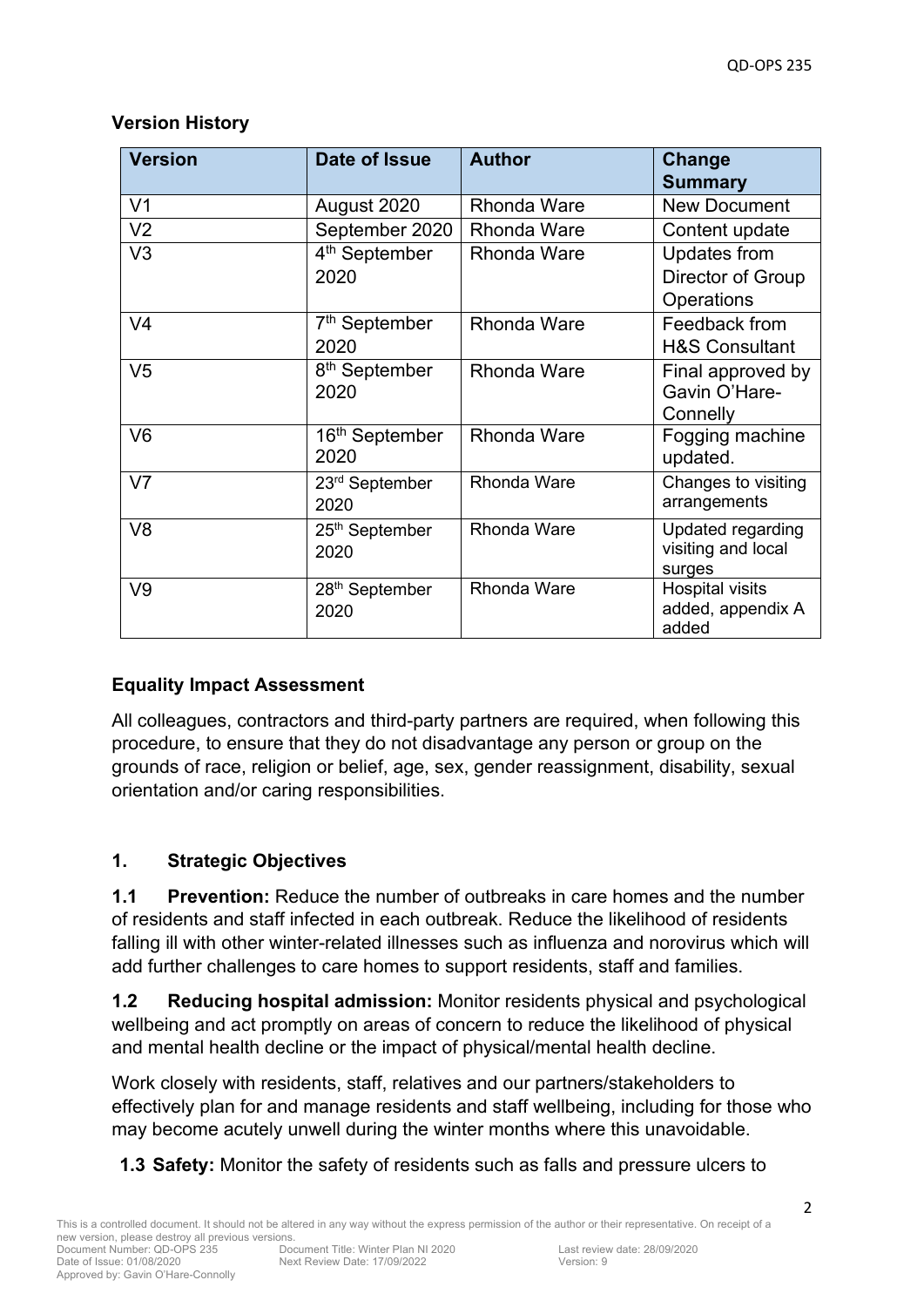reduce the likelihood of an increase in comorbidities or their impact. Act promptly on lessons learnt and trends to reduce the likelihood of serious injuries to residents. Act promptly on changes identified by national bodies to promote COVID-secure care homes.

**1.4 Psychological/emotional wellbeing:** Residents and staff wellbeing will continue to be paramount in Runwood Homes and Sanders Senior Living care homes. The wellbeing team will support the care homes and the wellbeing leads and staff will continue to be aware of the support services available if they are affected by COVID- 19 and Mental Health First Aiders will be available for support also.

**1.5 Communication strategy:** Communication to all involved in caring for our vulnerable residents is vital. We will ensure that we communicate in a timely manner to residents, relatives, staff and stakeholders using a range of media.

**1.6 Business continuity:** All Runwood Homes and Sanders Senior Living Homes work closely with the support teams at head office, monitoring concerns in homes and raising them promptly so that timely support can be given.

**1.7 End of life care:** Give kind, empathetic and compassionate person-centred care to residents and their families for those who are nearing the end of life.

**1.8 Quality:** Provide a high-quality service to residents and their families with the support of partners and stakeholders.

# **2. Values and behaviours**

- 1) All decision making/planning will be underpinned by government/national guidance and timely information to care homes
- 2) Every effort will be made to remain free of COVID-19 and where there is an outbreak to reduce the spread and support recovery
- 3) Lessons learned from the response to the first wave of COVID-19 will inform the response to the next phase of the pandemic. This will include the dissemination of lessons learnt and good practice
- 4) Robust cleaning and infection prevention measures will continue in all care homes, including the correct use of PPE on a continuous basis
- 5) Effective person-centred care will continue to be delivered to residents irrespective of COVID-19 status
- 6) The multi-disciplinary team, legal representatives and families will continue to be involved in care planning decisions
- 7) The knowledge, skills and competences of staff will continue to be reviewed and supported where it is identified that new knowledge, skills and competences are required
- 8) Care homes will maintain effective governance, including Safeguarding, and seek timely support if there are concerns
- 9) Reporting to the support functions in head office and external partners will be managed so there is timely information to help manage any risks or adverse events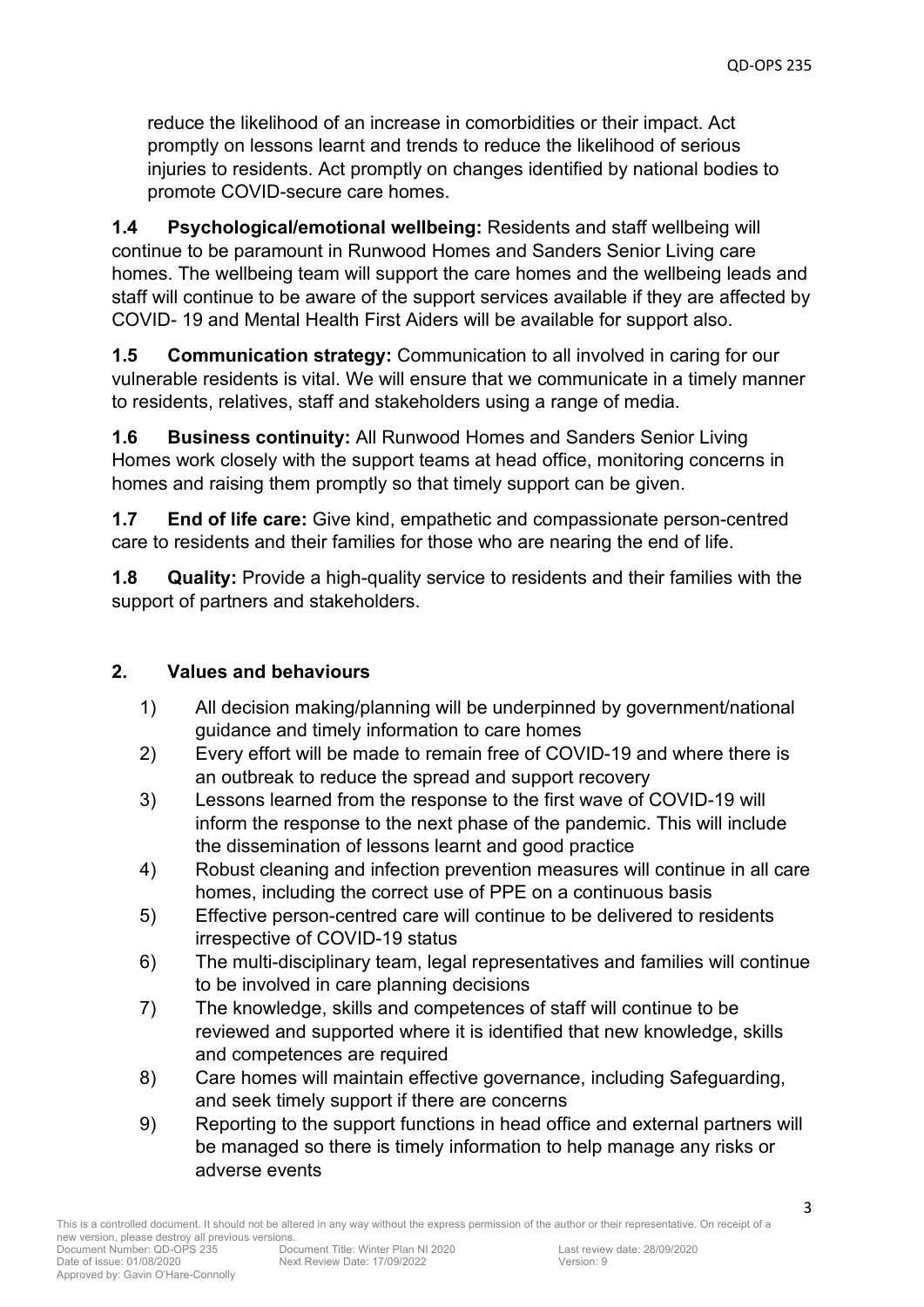- 10) Care homes will support COVID-19 positive residents to remain in the home where this is clinically appropriate, within the skills and competences of the staff and in line with residents advance care plan wishes where available
- 11) Care will be escalated to secondary care when clinically appropriate
- 12) Ensure residents and relatives are involved in the decisions affecting the home and can openly share their experiences or raise concerns in a supportive way
- 13) Referrals to specialists will continue such as tissue viability, speech and
- 14) language, dietician, and palliative care where residents care needs require this
- 15) Visits to care homes will occur where they are safe to do so and according to national, local guidance and company policy. Where it is deemed unsafe to have visits, alternatives will be found such as virtual visits
- 16) Information and communication will be in Plain English and accessible
- 17) At senior management level, the senior management team will meet frequently and agree and distribute up to date information to care homes and all staff. The frequency of these meetings will depend on the status of outbreaks in care homes. Meetings and distribution of updated guidance may be daily, easing to weekly or bi-weekly when the pandemic is easing
- 18) Flu vaccination is given priority for all residents who are vulnerable and all staff who are clinically extremely vulnerable, clinically vulnerable or are at high-risk due to other factors such as coming from a black, Asian or minority ethnic background
- 19) Staff risk assessments for vulnerable workers and risk assessments for vulnerable residents who are at high risk of morbidity or mortality from COVID- 19 will continue to be reviewed and updated.

This plan will be regularly reviewed.

## **3. Actions**

Approved by: Gavin O'Hare-Connolly

## **3.1 Prevention Built environment**

The Facilities team continue with their regular visits to care homes and review the environment for infection prevention and control risks. Any identified risks are placed on the Home Development Plan (HDP) by the Regional Facilities Manager or Home Manager. The Home Manager will ensure the HDP tracks the actions and records when they are underway or completed.

## **Physical/social distancing**

We will continue to observe physical/social distancing throughout our care homes as much as possible. Consideration will be given to staff breaks so that staff can keep a social distance during break times. A directive to staff has been issued in respect of social distancing outside of the workplace also.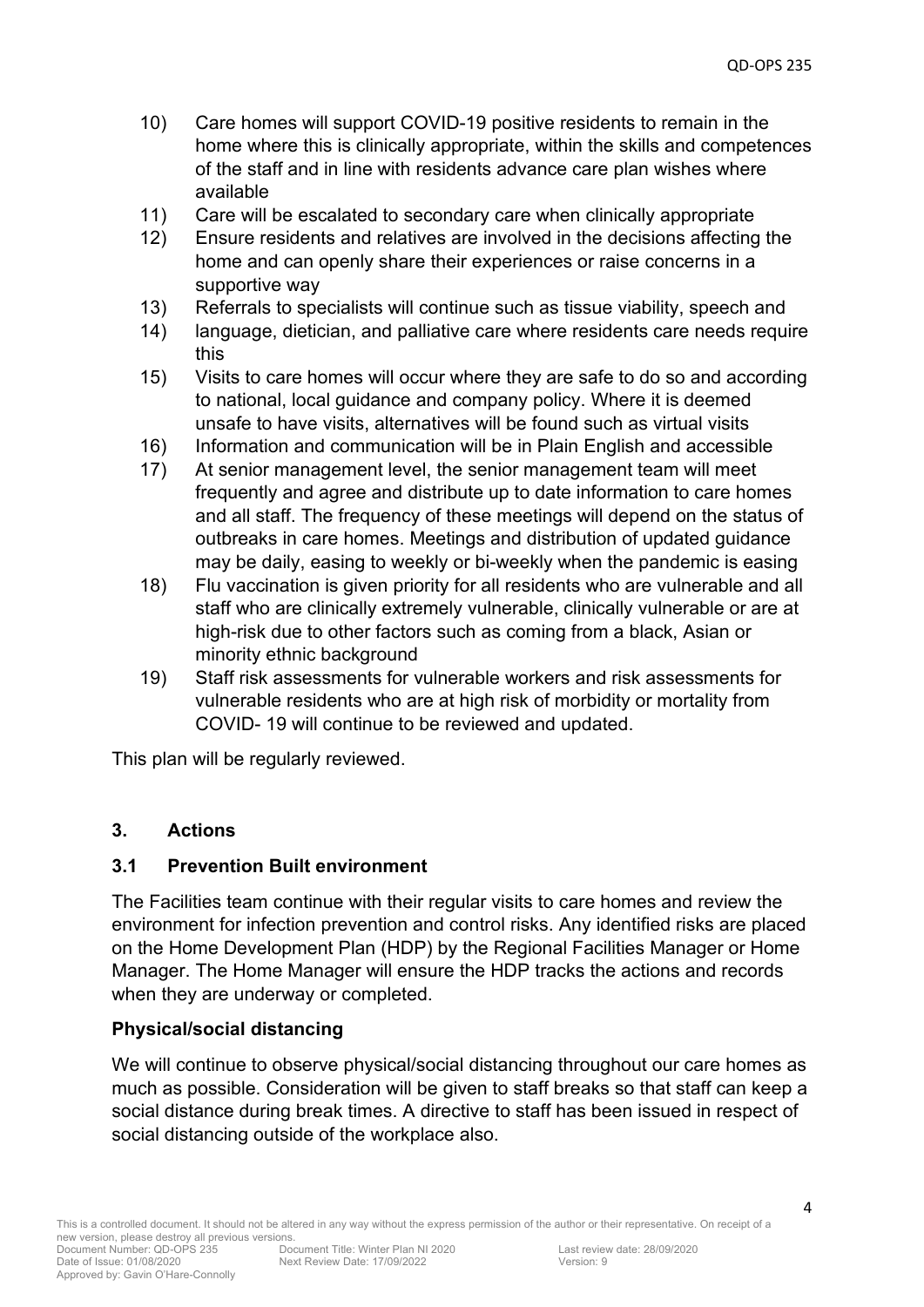Seating areas in lounges will be reviewed prior to a second wave of COVID-19 so that residents can social distance according to national guidance as much as possible.

Where possible residents during sustained COVID transmission will mix in "bubbles" so should a COVID outbreak occur, less residents and staff will be affected.

Staff will be reminded through Flash meetings, staff meetings and supervisions of the need not to gather in groups, maintain physical/social distance during break times and handover periods and to ensure that intimate contact with residents is reduced as much as possible. It is recognised that care staff are in a unique position and have to often get close to residents to provide personal care. At these times staff will ensure that they minimise as much as possible the need to be closer than two metres and keep their faces away from any residents when coughing or sneezing.

Managers will consider the siting of handover meetings so that staff can social distance as much as possible. Staff who use PCS electronic care records should use the PCS handover to help promote social distancing.

Visitors, where allowed will be required to meet the physical/social distancing policies set by nationally and the company and adhere to the visiting policies. At the time of reviewing this policy, Northern Ireland has placed a ban on households visiting other households. Many care homes have interpreted this national guidance as closing care homes to visitors however Runwood Homes Senior Living recognises that this increases the isolation of residents in their homes so has taken the position that Runwood Homes will follow the guidance for Northern Ireland, which includes working closely with our partners to manage visiting in line with local recommendations.

Where visiting is allowed, the resident will be asked to nominate a maximum of two constant named visitors to visit. Where one of these visitors becomes unwell another one can be nominated.

All visits are pre-booked and an appointment time given. All visitors will be asked to have their temperature taken and complete a Visitor Screening Tool – visiting guidance may change locally. Children under the age of sixteen will not be permitted to visit, except in exceptional circumstances which would be discussed with the Home Manager.

Care homes are required to follow the visiting guidance that their local Health & Social Care Trust give. This is dependent on the surge level within a certain postcode area (see Appendix A).

For homes that do not have an outbreak care homes are required to implement an individualised visiting plan for residents which takes account of personal health and care needs such as those who have hearing, visual difficulties or cognitive impairment. A dynamic risk assessment should be in place so that risks are constantly reviewed. This will also take account of the current surge level and the requirements for visiting as outlined in national guidance.

Home Managers and Wellbeing Leads should facilitate the use of other media/virtual

Approved by: Gavin O'Hare-Connolly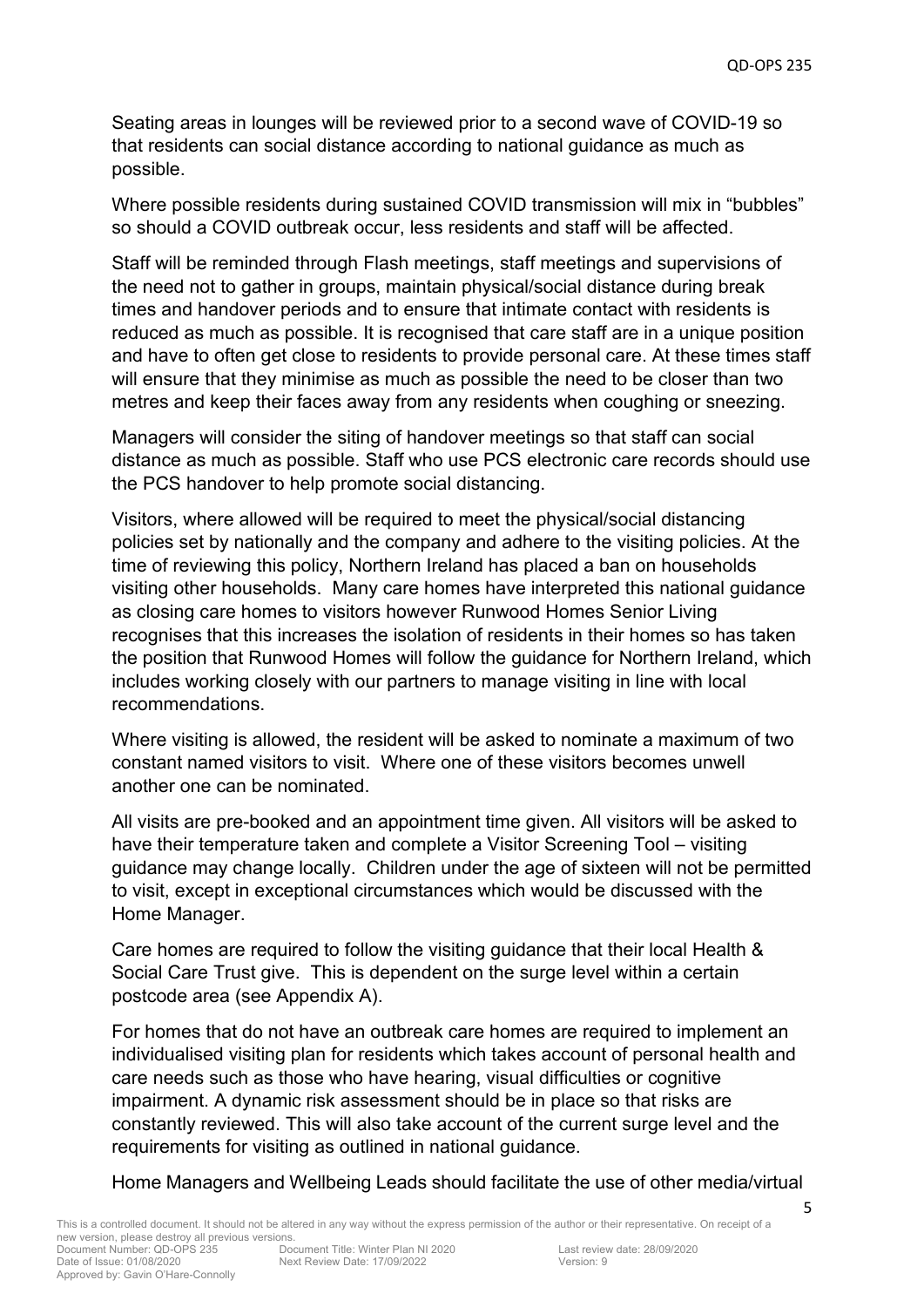visits to support relatives and residents to remain in contact with each other.

Where visiting is allowed, the home should be able to accommodate visiting seven days per week, and if nominated visitors are unable to visit during the daytime, they should speak to the Home Manager regarding out of hours visits. Care homes will do all they can to support visiting to residents whilst working within the restrictions caused by the increasing pandemic but working within local guidance.

Where care homes deviate from the national guidance, they may be asked to give a rationale for this. Visits should be based on a risk assessment and will need to rely on the ability to ensure social distancing and safety of residents and the visitor. Where visitors are denied, this should be clearly documented.

Where visiting is allowed, we recognise that some individuals may have specific support and assistance requirements to ensure that their health or communication and social care need can be met the presence of a family member or carer may be required and as far as possible this need should be facilitated.

Runwood Homes Senior Living continuously reviews its visiting policies and monitors the national situation closely. Changes to the visiting policy will be communicated promptly to Home Managers through the Runwood Homes regional management teams.

#### **PPE**

The correct use of PPE will remain an ongoing message and requirement to residents, staff, and visitors.

Residents are required to wear face masks if they are infectious and can tolerate them and requiring personal care and if they are being transferred to hospital and their COVID-status is not known.

Staff will continue to wear fluid repellent face masks at all times and those who feel they cannot wear them due to respiratory conditions such as asthma and COPD are able to wear masks that are more able to help them breathe. These are available from procurement following a completed risk assessment.

All staff who are clinically extremely vulnerable or clinically vulnerable will have a risk assessment completed and are expected to wear FFP2 masks with a valve and are recommended by government to wear a visor also. We will support staff in the strictest confidence who come forward and advise us of their personal health risks, sharing information with their consent and on a need to know basis.

All staff are assessed for their understanding and compliance of using PPE correctly

– ensuring they know in what order to put PPE on and how to remove it and dispose of it. Staff will also be asked about the comfort and fit of their PPE. All staff will have undergone competency assessment by the beginning of November 2020.

Staff need to put on PPE more than two metres distance from residents and remove PPE at least two metres distance from residents.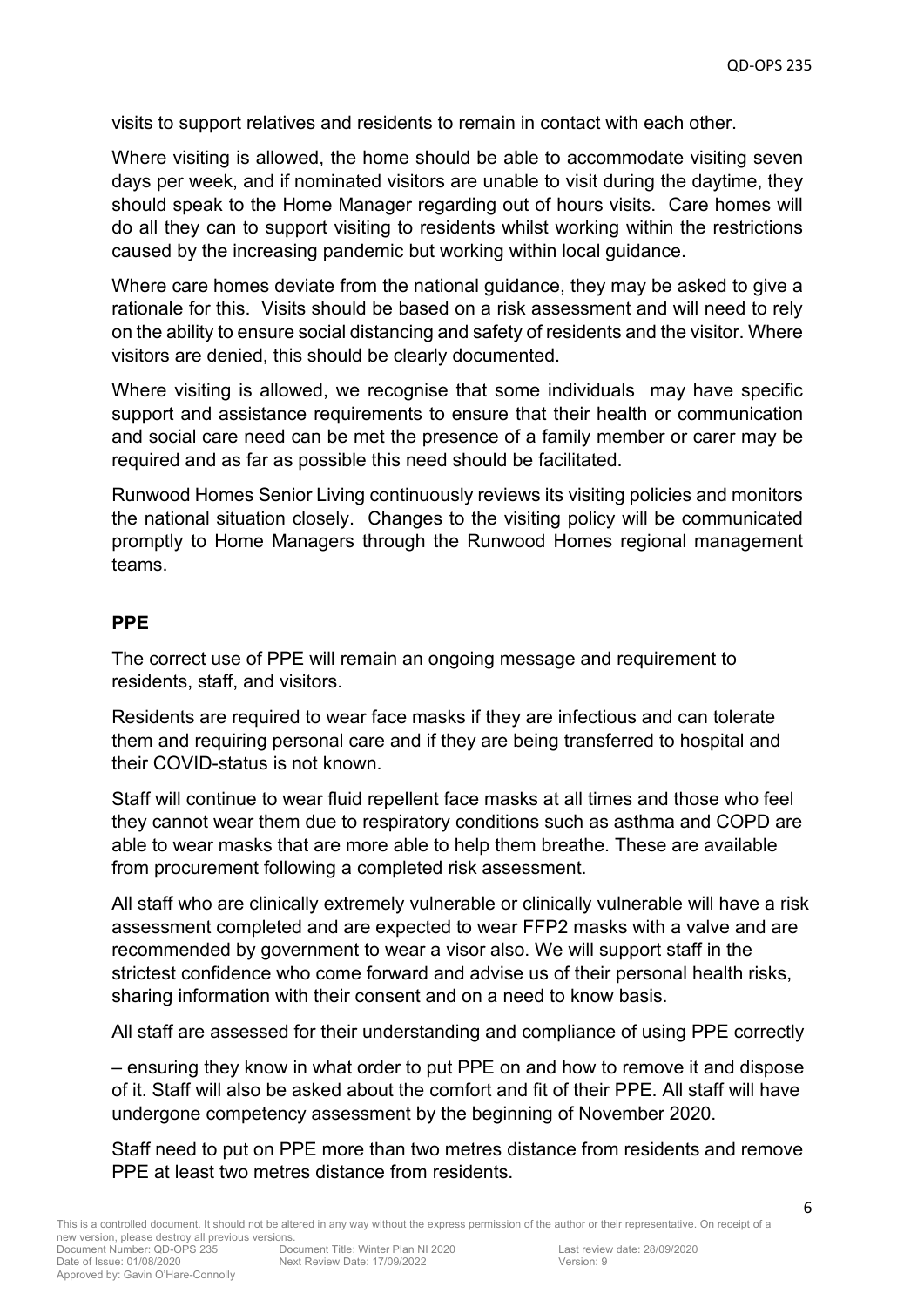When providing intimate personal care within two metres, staff will continue to wear full PPE – disposable latex-free gloves, disposable aprons, fluid repellent face masks and are recommended to wear a visor when there is a risk of droplets or secretions from the resident's mouth, nose, lungs or from body fluids reaching the eyes e.g. caring for someone who is repeatedly coughing.

When assisting residents with personal care such as assisting residents to eat and drink within two metres, staff will also wear a fluid repellent face masks but do not need to wear a visor. (See PPE policy for further information). If a resident is coughing, full PPE including a visor must be worn.

In the presence of any shielding residents, staff will wear fluid repellent surgical masks, disposable latex-free gloves and disposable aprons but eye protection is not required unless there is risk of droplets or secretions from the resident's mouth, nose, lungs or from body fluids reaching the eyes (e.g. caring for someone who is repeatedly coughing).

Staff will continue to wear face masks until they take a break. Visors when used, can be worn until staff take a break but must be carefully cleaned and stored before reuse. As a minimum, between uses the visor should be cleaned with a neutral detergent wipe, allow to dry, disinfect with a 70% alcohol wipe and leave to dry; or use a single step detergent/disinfectant wipe, allowing the item to dry afterwards. Staff should store

the visor in a bag to avoid possible contamination after cleaning and disinfection is complete. Do not put eye protection on until it is completely dry and do not smoke while wearing a visor.

Face masks must be changed if they become damaged, if visibly soiled (e.g. dirty, wet with secretions, body fluids), if damp, if uncomfortable and if difficult to breathe through. Once a face mask has been removed it must not be re-used, please use a new one.

Housekeeping staff will wear the same PPE as care staff. When undertaking deep cleans of rooms where residents are or have been COVID-19 positive they will wear full PPE and a visor if they are working within two metres of someone who is coughing.

The correct PPE will be worn at all times even if there are no outbreaks in care homes. Failure to comply with PPE recommendations is expected to give rise to disciplinary procedures.

PPE will be freely available, and the use monitored closely so that adequate supply is maintained. Procurement will regularly monitor stock levels and the contingency supply may be used if needed. Some areas will also access PPE through their local supplies such as Local HSC Trusts – in these cases care homes will keep Local HSC Trusts or health providers of any concerns at the earliest opportunity so that timely intervention is sought.

Runwood Homes and Sanders Senior Living care homes will work closely with HSC Trusts who have Infection Prevention Leads and also provide training. This training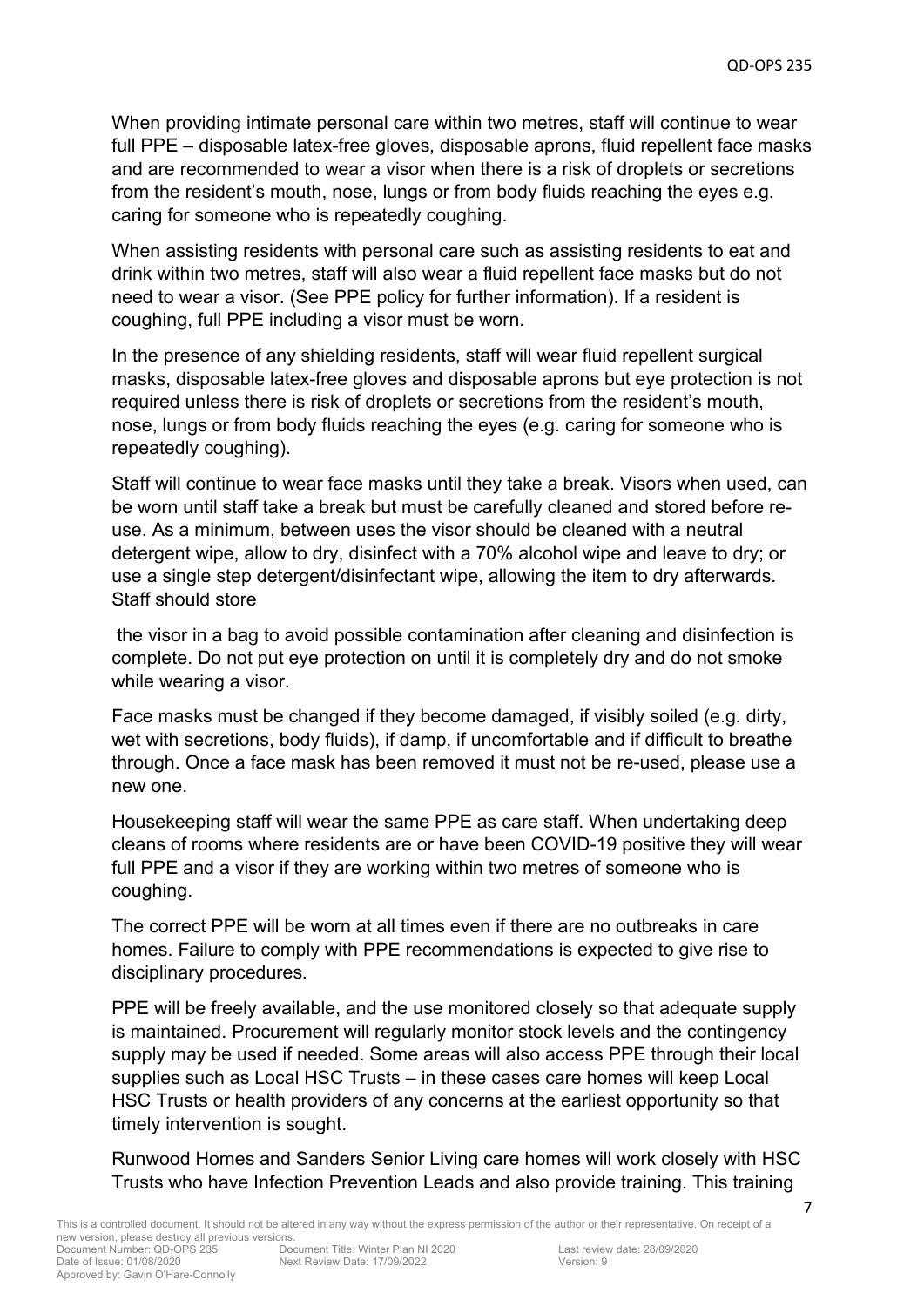will be in addition to the training provided by Runwood Homes and Sanders Senior Living.

Visitors, when permitted will be asked to wear face masks as a minimum when visiting however there may be times when they are asked to apply full PPE such as masks, gloves and aprons. This may be at such times as when visiting a resident who is at the very end of life and who is COVID-19 positive.

Good hand hygiene remains an important part of the infection prevention strategy and is to be used as well as effective use of PPE with handwashing audits to be completed.

## **Testing**

Residents will continue to receive monthly testing throughout the winter months. Staff in care homes will continue to be offered testing weekly and are required to participate in this to support the safety and wellbeing of residents, colleagues and others involved in care, the disciplinary policy has been updated to reflect noncompliance with staff testing.

Head office staff will also be tested weekly from the 1st October 2020. From the middle of September 2020, the number of COVID tests for staff and residents each week will be added to the Quality report.

Testing will continue to be done by staff who have been trained in the technique to minimise inconclusive results.

Concerns relating to the availability of tests must be immediately raised with the procurement department and Regional Operations Directors so that concerns are escalated and managed to relevant partners.

## **Self-isolation**

Any staff who test positive for COVID-19 will continue to self-isolate for *ten* days from the date of the COVID-19 test. Anyone with an inconclusive test result will also self- isolate for *ten* days.

Any staff who have symptoms but have not had a test will continue to self-isolate for *ten* days from the first day that symptoms began.

Residents who test positive for COVID-19 will continue to be isolated for *fourteen*

days from the date of the test result.

New residents admitted from the community or from hospital will continue to be isolated for *fourteen* days even where there is a negative COVID-diagnosis.

Where the care home supports residents with dementia and residents may find it hard to understand the need for isolation, the care homes will ensure rigorous and regular hand hygiene of staff and residents and the cleaning of surfaces and touch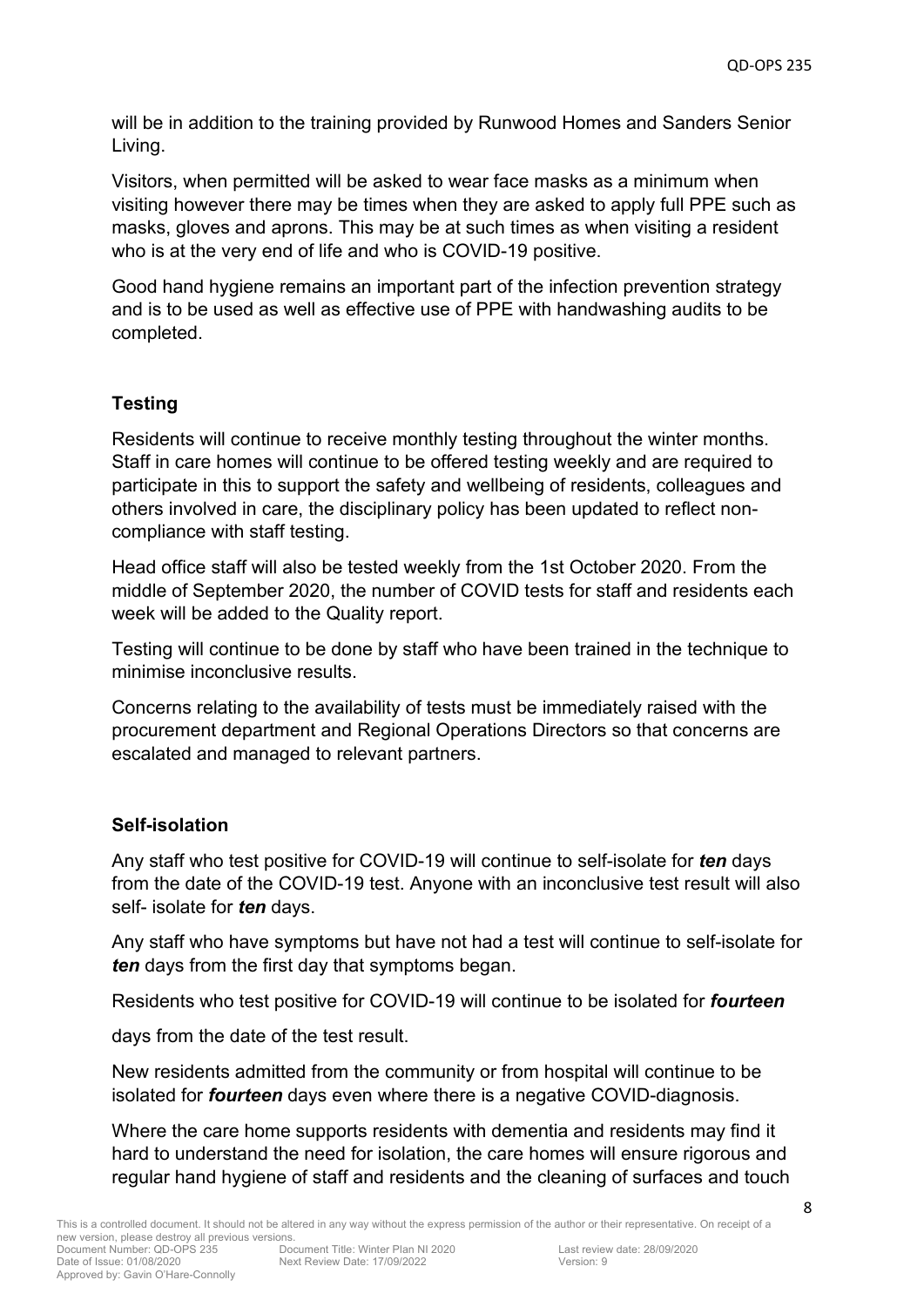points and review seating arrangements within communal areas to promote social distancing. Staff must alert the HSC Trust Care Manager formally in writing if this is the case.

Staff who have a member of the family unwell with symptoms of COVID-19 or have a positive test need to continue to declare this and self-isolate for *fourteen* days.

If a large outbreak occurs and there is capacity within care homes, residents may be temporarily separated to a unit or part of a unit and cared for by the same staff to minimise the risk of transmission of infection. Where residents lack capacity to consent to this, the relevant people would need to be involved in the decision-making process to include family, care manager, RQIA and GP.

There is currently no specific guidance about the management of residents' safety and wellbeing when attending important clinical outpatient visits. Runwood Homes Senior Living has taken the position that residents attending these appointments and the person accompanying them must comply with the receiving venue's PPE policy, hand hygiene policy and checking in procedures. Residents will not be required to self-isolate if they attend a short appointment but if a resident stays in hospital overnight, they should be isolated for fourteen days on return to the care home; as per government guidelines.

Where visiting is allowed, visitors must not visit the care home when they are feeling unwell; even slightly; irrespective of what the illness may be. Members of the public are also strongly advised against visiting if they are shielding.

## **Cleaning/disinfection**

Cleaning/disinfection will continue to receive high importance to help minimise the risk of transmission of infections such as norovirus, influenza and COVID-19. Deep cleans of rooms where residents have a positive test for COVID-19 will be done twice daily and these will be recorded on the COVID-19 cleaning schedule however it is recognised that there are limitations to effectiveness because residents will not be able to be moved during this period. Care homes will ensure regular cleaning of touch points as part of the cleaning regime to help reduce the transmission of infections.

The effectiveness of cleaning will be closely monitored to ensure it is to a high standard and cleaning schedules will be routinely updated by the Head Housekeeper and Person-in-Charge of the Nursing or Residential Care Home.

Each care home has been provided with a "fogging machine" which will enable easier deep cleaning. Procurement or Facilities should immediately be informed if this is not functional for any reason.

All cleaning will be done using Runwood Homes and Sanders Senior Living products, ensuring compliance with COSHH Regulations. All chemicals MUST be locked away when not in use without exception.

Cleaning and disinfection will follow national guidance.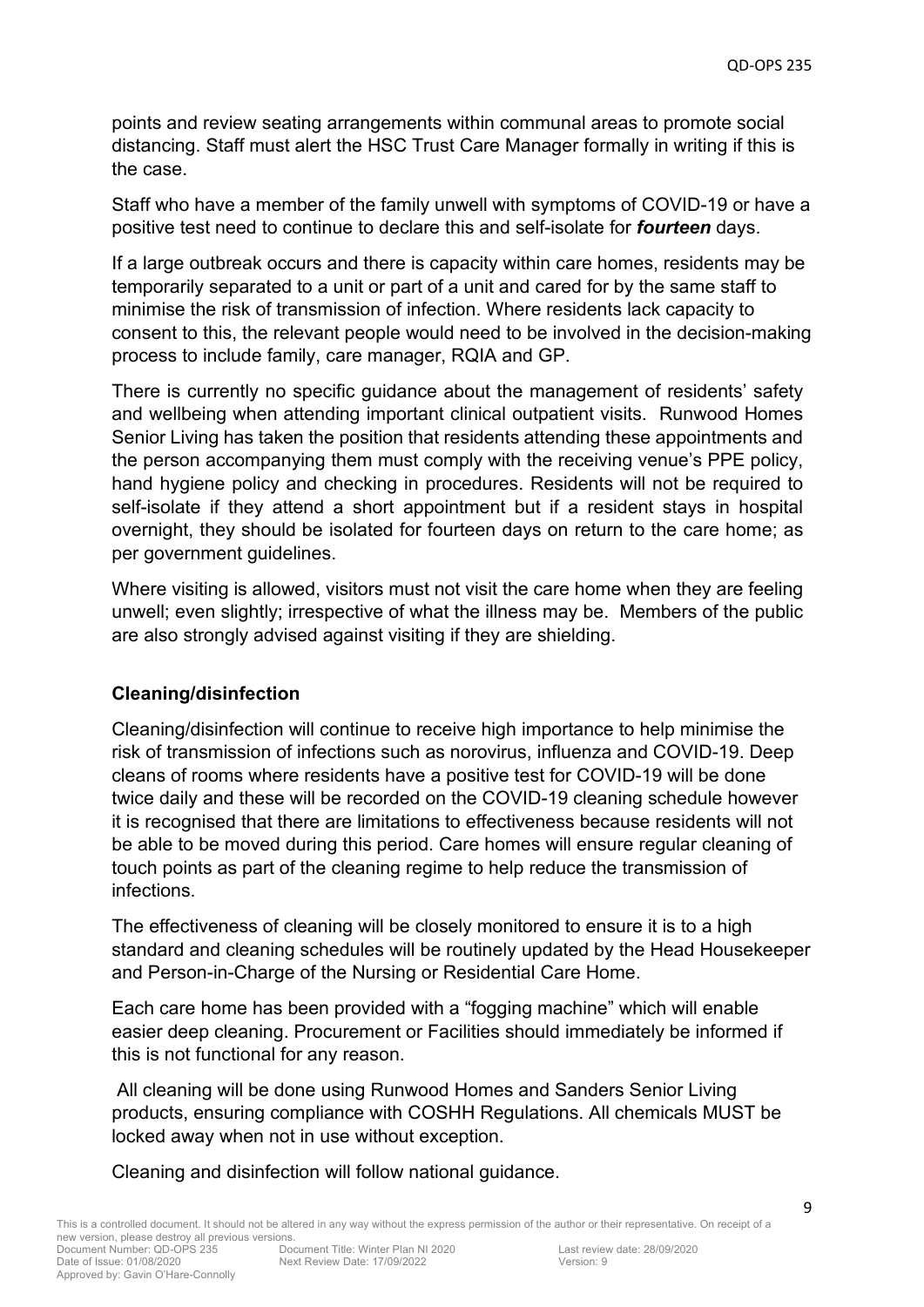## **Hand hygiene**

Effective hand hygiene is an essential part of infection prevention and control, which Runwood Homes Senior Living and Sanders Senior Living takes very seriously. Care homes will ensure throughout the season that there are adequate supplies of hand soap, alcohol gel and paper hand towels. Facilities to encourage good hand hygiene for visitors should be well-signposted at access and egress points.

All staff when washing hands must do so up to their forearm.

Alcohol gel is ineffective against norovirus so should not be the first port of call during the winter months when diarrhoea and vomiting are more common. It is also ineffective against MRSA so if caring for any residents with MRSA, effective use of hand washing with soap and water and drying must be achieved.

#### **Influenza**

Ensure effective planning for residents' flu vaccination. For any residents that lack capacity to weigh up the benefits and risks of having a flu vaccination, a mental capacity assessment and best interest decision must be recorded, involving the relevant LPA's, family members, and health professionals. Be clear about who is going to administer the vaccines, who is storing them and where and how many are needed.

Monitor residents for the signs of influenza like illness and inform the local health protection team (HSC Trust) and PHA (Public Health Agency NI) immediately it is considered there is a virus. Care homes should be ready to implement antiviral therapies at very short notice if this is recommended by the local Health Protection team (PHA). Care homes can usually expect a doctor to come out from this team to prescribe antivirals and ensure residents have consented. If there is a lockdown, this may occur remotely.

Vaccination of at-risk staff is also very important and care homes are expected to promote this. This year vaccination can also be offered to those who live with a person who has been advised to shield.

The uptake of influenza vaccination will be monitored across residents and staff will be monitored.

Home Managers need to be prepared to isolate residents who have signs of influenza to help reduce the risk of transmission.

The correct disposal of personal waste such as tissues used to blow a nose is important to also reduce the risk of transmitting infection. Catch it – bin it – kill it posters will remind residents, staff and visitors of the need to do. Staff should ensure hand hygiene is regularly offered to residents and touch points are regularly cleaned.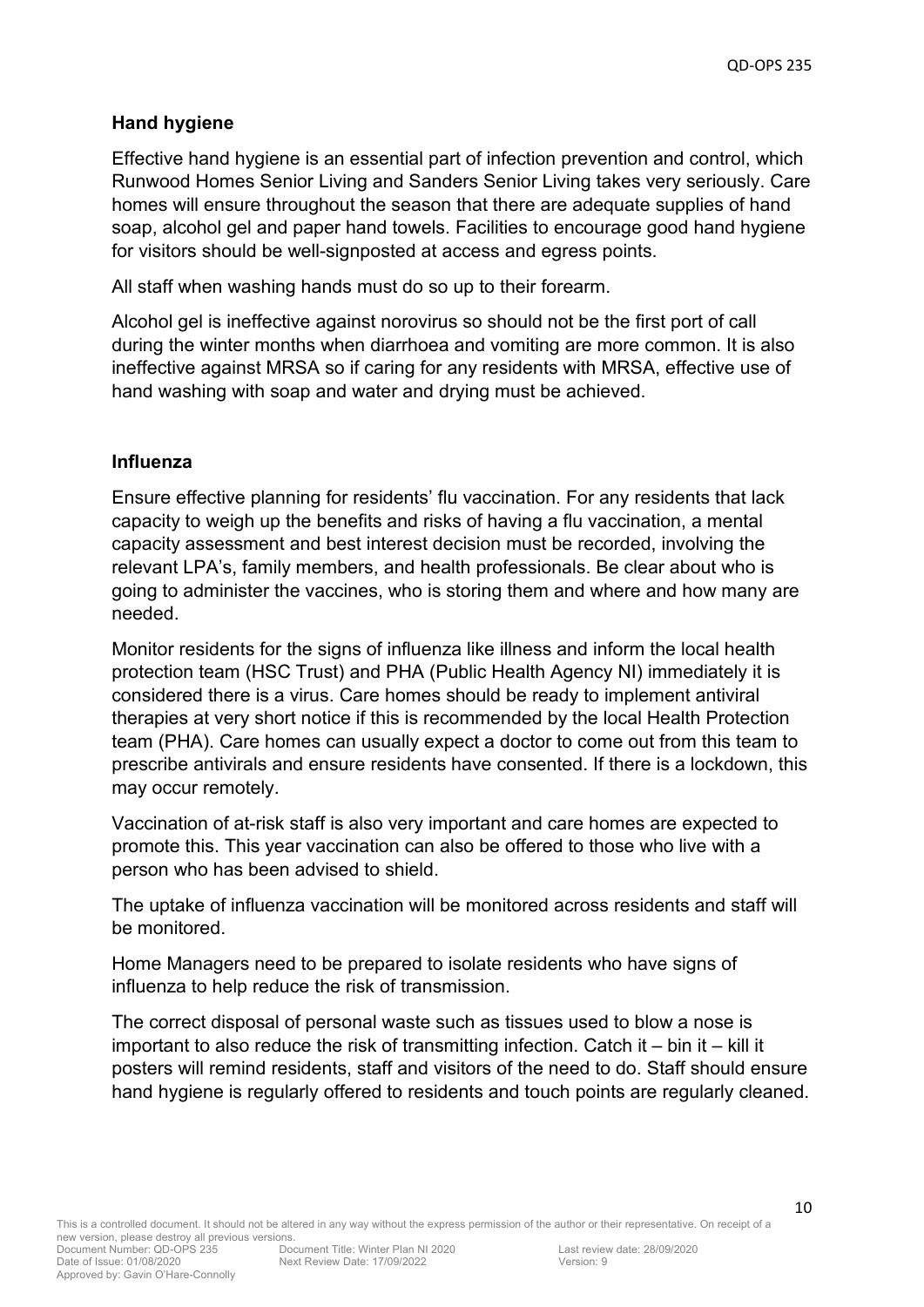# **Norovirus**

Norovirus is a particularly infectious winter vomiting and diarrhoea bug. Residents who have this can become very unwell quickly, especially due to dehydration. Residents will need to be isolated if this virus occurs and will need regular fluids. Deep

cleaning of the area where this is occurring must be maintained and staff must work only on the units they are allocated to and not mix with other staff.

Symptoms usually only last for two days however residents may continue to feel unwell: feeling lethargic and tired for up to six weeks. Staff need to observe for signs such as dehydration: feeling thirsty, having dark yellow and strong-smelling urine, feeling dizzy or lightheaded, tiredness, dry mouth, lips and eyes and passing urine fewer than 4 times a day. Residents who are unwell with this should be put on a temporary food and fluid chart until it can be seen that they are recovering.

In the event of a suspected outbreak, the regional management team must immediately be informed, further guidance obtained and the Director of Group Operations informed. The PHA Duty Desk must be informed immediately, the PHA team will be able to provide guidance on cleaning and disinfection through the PHA NI (Outbreak protocol). Deep and thorough cleaning is essential as the spores can live on furniture for up to two weeks.

If staff become unwell with this including at regional or head office level, they must not return to work until **48 hours** after vomiting or diarrhoea stops. This is essential to reduce the spread of the virus as much as possible.

# **3.2 Reducing hospital admissions**

Prior to a second wave of COVID-19, residents' nutritional status and fluid intake will be reviewed. If there are any concerns regarding weight loss, take action to minimise a reduction in physical health, this includes dietetics referrals and GP referrals. Refer residents to the dietician where required and fortify foods where necessary in line with prescribed guidance. Check for any choking risks and ensure they are managed with the speech and language therapist and ensure the catering team are aware of ongoing concerns regarding food and fluid intake through the SALT and Weights Management Process within the care home.

Review falls in the home – refer residents to a physiotherapist or falls clinic, or the GP for a medications review ensuring all risk assessments and care plans are fully reflective of residents' individual needs.

Ensure residents who have COPD continue with their medication and take them regularly. Please note that rescue packs containing steroids and antibiotics are no longer recommended by NICE.

Care home managers will review residents skin integrity care plans and risk assessments. Where there are increased risks referrals will be made to GPs or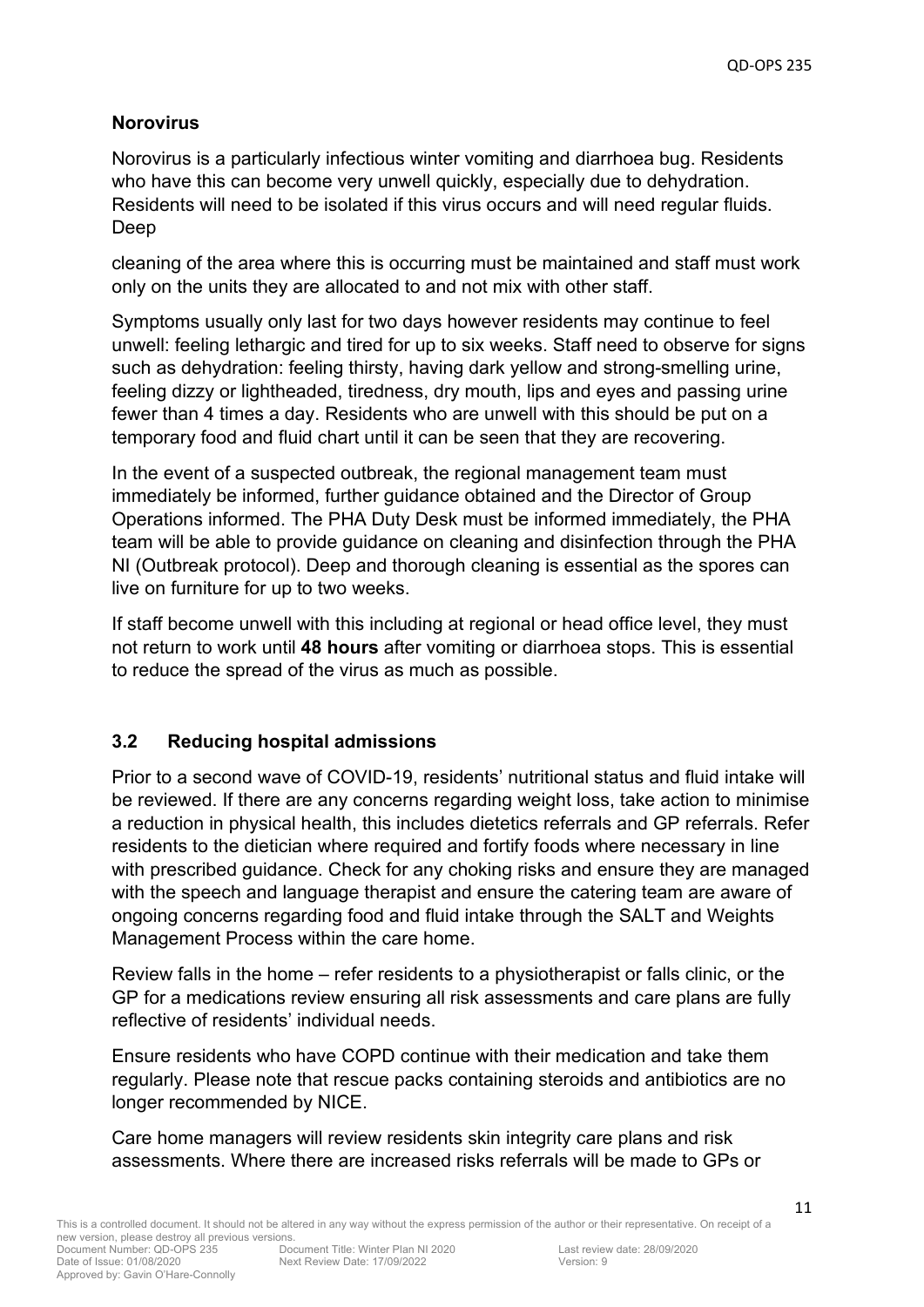Tissue Viability Teams and /or district nurses. Relatives will be informed of any concerns and actions taken.

The availability of clinical and care equipment will be reviewed, and equipment checked (see below).

# **3.3 Safety**

Approved by: Gavin O'Hare-Connolly

Care homes before a second wave of COVID-19 should review the following and ensure supplies are adequate to provide an effective level of healthcare during the winter months:

- Equipment stored at the care home. Check all necessary equipment has been calibrated where required, that equipment is in full working order and that any appliances required to work with equipment are in place, e.g. for nursing homes
- suction machines, LifeVac, nebulisers, blood glucose monitoring kits, SpO2 Monitors, Sphygmomanometers, Stethoscopes, Thermometers or any additional equipment required for individual care delivery – alert the Regional Operations Director if any equipment requires replacing / repair as a priority.
- Clinical/care equipment is available such as thermometers with covers, oxygen saturation machines, blood pressure cuffs and readers must be checked daily.
- Nursing homes ensure there are syringes, needles and other clinical equipment that may be needed during the winter months
- All homes will continue to evaluate their stocks of PPE and ensure they have supplies suitably stored and audited weekly.

As detailed above, residents' wellbeing will be reviewed, and plans put in place to minimise a reduction in health and safety.

Care homes will continue to monitor trends in accidents/incidents and ensure that any lessons learnt are embedded to minimise the risk of further harm to others. Note: an increase in falls should raise concerns about residents' physical health as falls may be the first sign of an infection or other illness. Accident and illness trends of staff will also be monitored to identify if and what additional safety controls may be warranted.

Residents will be offered nutritious and wholesome meals that meet their cultural needs and preferences. Healthy snacks will continue to be available during the day and night and care staff should be alert to signs that residents may be hungry who cannot always express this. Weight loss will be closely monitored and actioned accordingly.

Runwood Homes and Sanders Senior Living will promote safe staffing, staff where possible will work on one particular floor or unit and rotas will be planned to ensure staff who may be at risk of serious illness during an outbreak of an infectious illness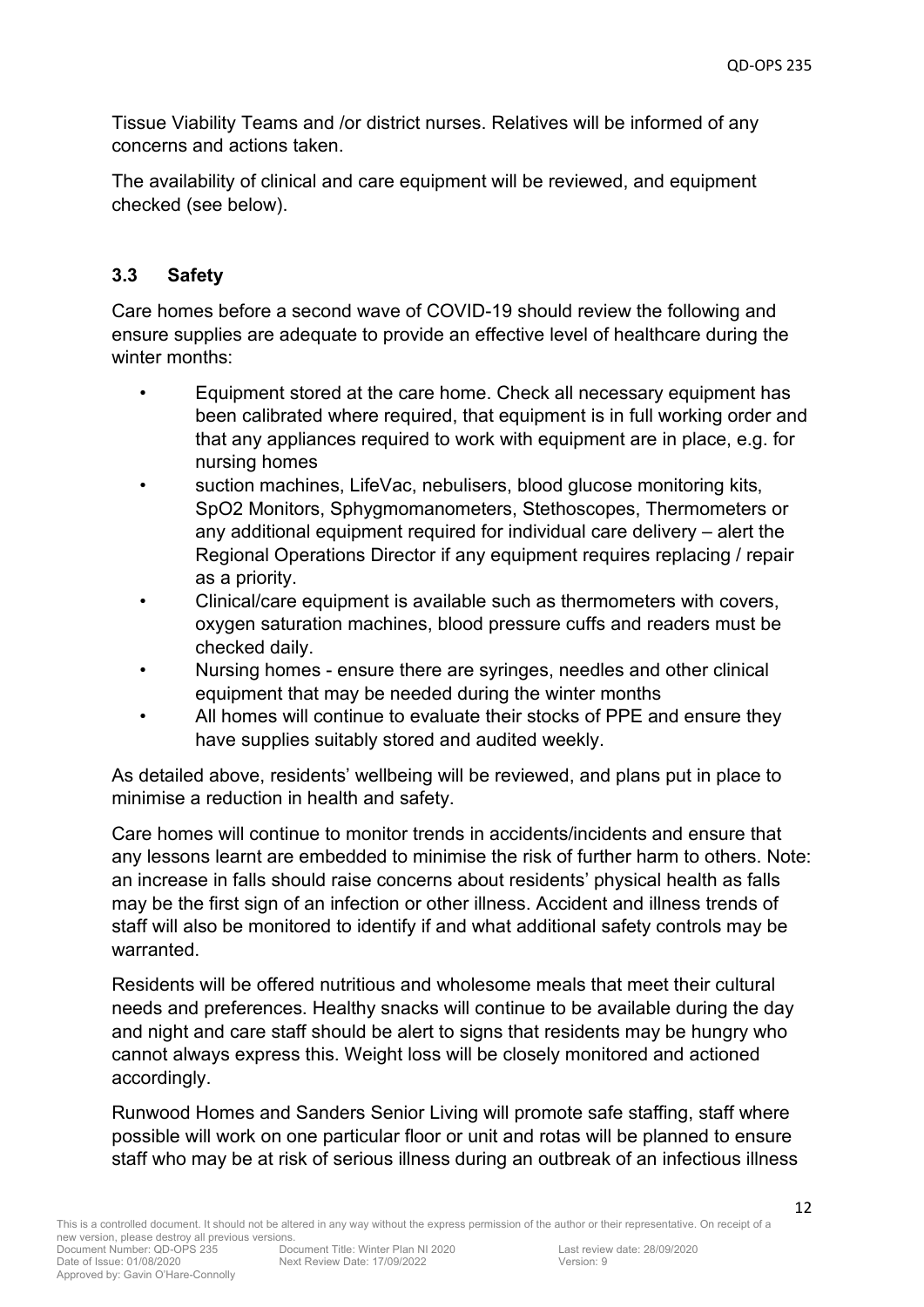will be supported to work in a different way or self-isolate where this is required. Individual risk assessments will be the cornerstone of effective management.

## **3.4 Psychological/emotional wellbeing**

During any period where there is no outbreak in a care home, visits will continue to be by appointment only. Garden visits will continue and visits in rooms only where there is an exceptional circumstance, for instance when a resident is nearing the end of life. We will continue with having a constant named visitor in line with national guidance.

During this period, anticipated from 1st October 2020 care homes will also allocate a dedicated room where there is easy access and egress to hold visits during inclement weather – this must not be where visitors need to enter the main resident facing area of the home if avoidable. Where a suitable room cannot be located, care homes will work with the Facilities team to identify a suitable alternative such as implementing a "bubble" where visits can still take place. Visits will be for a maximum of one hour, but residents and staff should expect shorter visits if there is a high demand for a certain day.

Visiting by chiropodists, dentists and opticians will continue according to the Runwood Homes protocol. A risk assessment is in place.

General Practitioners continue to provide services mainly via video call; care homes will continue to work with General Practitioners in a way that meets the needs of residents and the General Practitioners in charge of their clinical care.

During an outbreak of even one case, visiting will be according to current national and local guidance and if the care home is advised to close it will not re- open until advised locally (Public Health Agency) to do so. Where there are exceptional needs such as palliative care, visits may continue but these must be the exception and not the rule.

All visitors must have their temperature taken and complete a Visitor Screening Tool. Staff will continue to ensure that contact details are taken of visitors in case they are needed for Test and Trace. **Visitors must also wear face masks at all times.**

A range of activities are provided for residents across care homes. The Director of Wellbeing, Associate Director and dementia team continues to support homes with planning activities so that there is variety that meets physical, social and psychological/emotional wellbeing. A regional Wellbeing Manager for Northern Ireland will lead on monitoring of appropriate activity in line with infection prevention and control best practice.

Information will be re-cascaded to staff pre-second wave informing of the support available should staff be personally affected by COVID-19. Contact details for the company Mental Health First Aiders will also be made available.

The Director of Wellbeing and Associate Director will continue to support homes either by visiting where safe to do so or during a second wave, by remote support.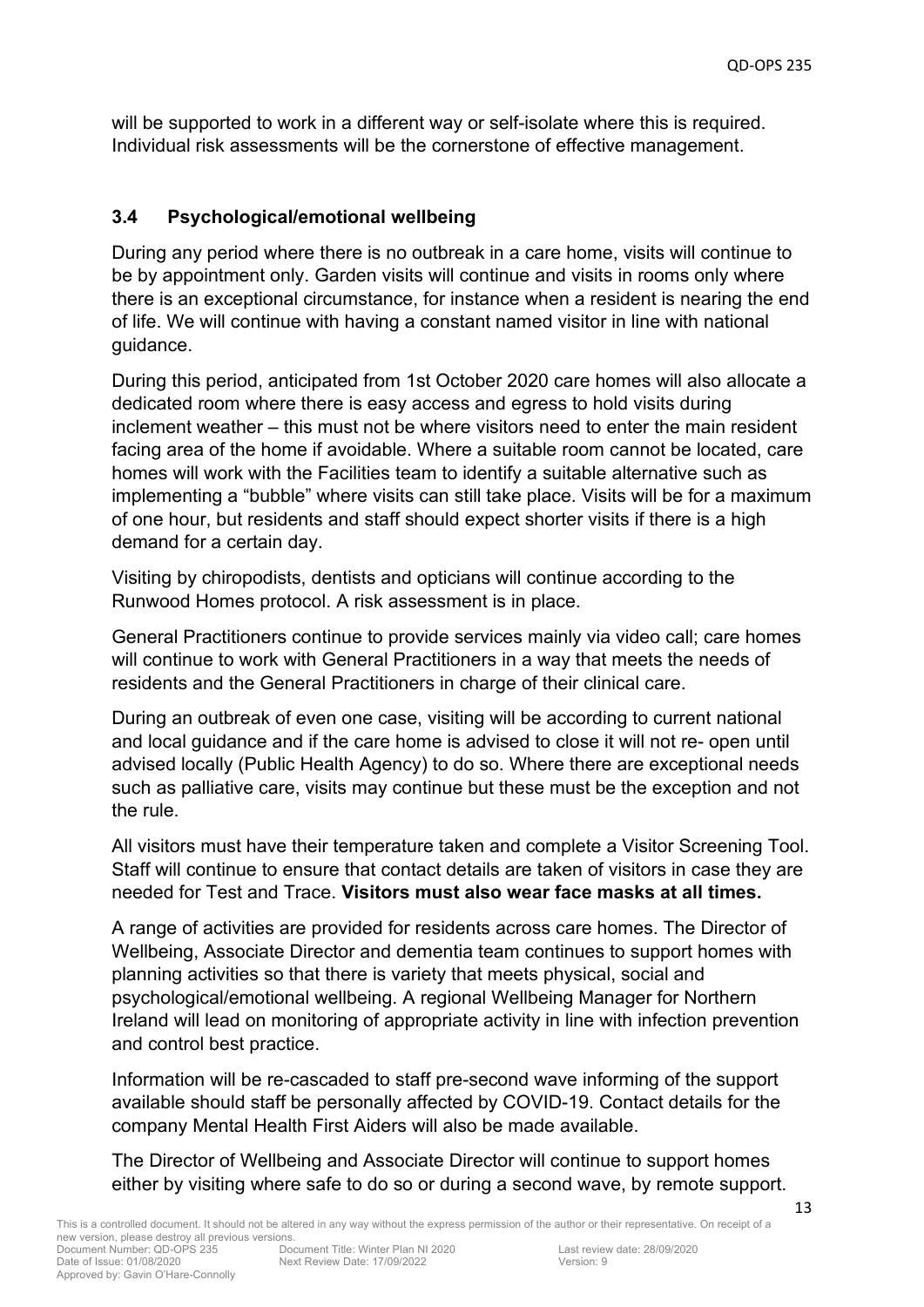Following the second wave of COVID-19, care homes will be involved in debrief sessions, as in the first wave, to understand staff experiences and identify any changes or learning required in case of further outbreaks.

Care homes will monitor the mental health of residents who are at risk of a decrease in mental wellbeing and liaise with the relevant families, health professionals, partners and charities. The Director of Wellbeing and Associate Director should be informed where there are concerns so additional advice and support is provided. Signs of reduced wellbeing may be subtle such as a lowered appetite, withdrawing, sleeping badly or simply behaviours that are out of character.

Where residents would benefit from the support of a care partner, for instance those who would benefit emotional, physical or mental support, the care homes should implement a care partner. This person is more than a visitor; they are someone who has previously played a role in attending to their relatives physical and mental health and provided specific support and assistance to ensure communication that health and social care needs are met. This may be a close friend rather than a relative. A risk assessment will be needed for this. This person is not one of the visitors that is pre-booked.

Care home managers should also observe staff for signs of stress and if necessary complete a risk assessment related to stress. This must be regularly reviewed and updated. Regional Operations Directors also need to be aware that home managers may also suffer from stress and support home managers with a range of support to enable staff to feel supported. An enhanced Northern Ireland Team has been developed including A Regional Operations Director, Regional Operations Manager, Regional Nurse Compliance Inspector, Regional Wellbeing Manager, Regional Training Manager and Head Office support.

Care home managers will continue to maintain an open-door policy and be available to staff and residents. Care home managers will continue to be supported by the Regional Operations Director and Regional Operations Manager (NI), wellbeing leads and teams and support services such as quality and governance, HR and senior management as required.

Weekly support calls (Fridays) will take place for every service which has Board of Director attendance and the Responsible Individual for Northern Ireland chairing the support calls.

## **3.5 Communication strategy**

Prior to a second wave of COVID-19, care homes will review the contact details for families and ensure they are up to date; especially important are up to date phone numbers and email addresses. They will also ensure that contact details are up to date for designated next of kin (NOK) as they may be needed at short notice to support residents' wellbeing.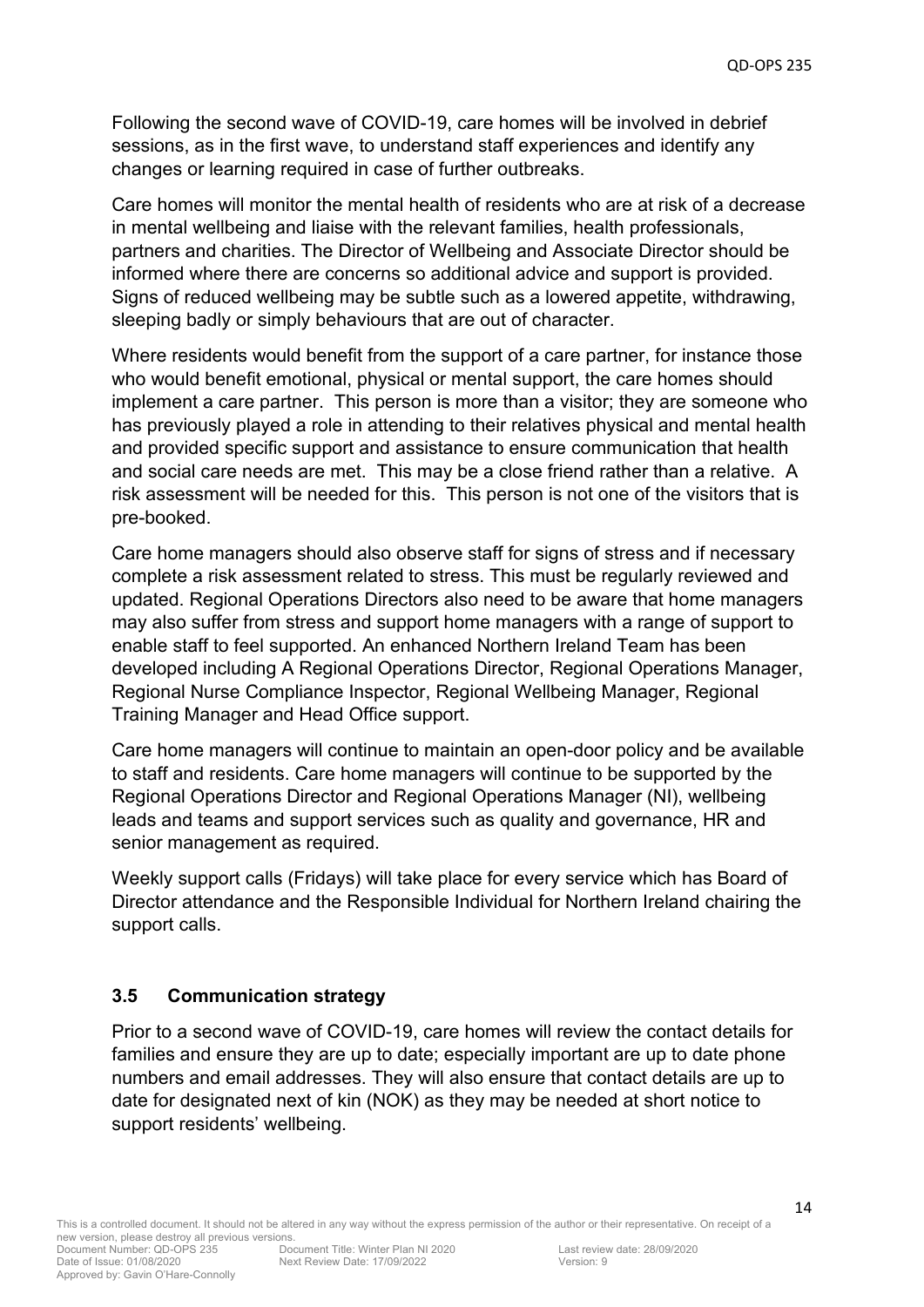When visiting is restricted, alternative communication means will be used such as Zoom or Teams. WhatsApp and Facebook groups must not be used, neither staff personal mobiles as these breach data protection regulations.

Residents and relatives will be informed when there is an outbreak and when care homes have restricted visitors or care homes reopen and updated as strategies change in care homes.

When staff are self-isolating home managers will also keep in touch with staff to monitor their wellbeing. Staff will be required to check with home managers before coming back to work and staff must meet with their manager before returning to their usual place of work.

Runwood Homes will cooperate and work with external partners to provide timely information where requested.

Where feedback is given from residents, families and stakeholders including constructive criticism care homes will listen and take appropriate actions to implement quality improvement. Care homes where possible should inform residents, families and external partners in a "You Said, We did" format – the marketing team will be able to help with this.

The company website will be kept up to date with any changes so care homes should request families and stakeholders to also keep checking the website.

Information will be available in other formats where required.

# **3.6 Business continuity**

Pre-second wave, business continuity plans and COVID plans will be reviewed. Lessons learnt from the first wave and the SWOT analysis will be implemented into the management of a second wave.

Staff rotas will be planned, and all efforts made to keep staff safely at work. This may mean staff temporarily working in other areas of care homes to support the home with managing its daily activities whilst also working towards keeping vulnerable staff safe.

Care homes will continue to monitor staff that are at increased risk of serious illness or worse through COVID-19 and deploy staff as necessary to ensure business continuity but also promote the health of staff.

# **3.7 End of life care**

Runwood Homes and Sanders Senior Living recognises how distressing it can be for anyone coming towards the end of life and how upsetting this can also be for families. We understand the need for compassionate care that is sensitive to various culture needs and residents' personal preferences.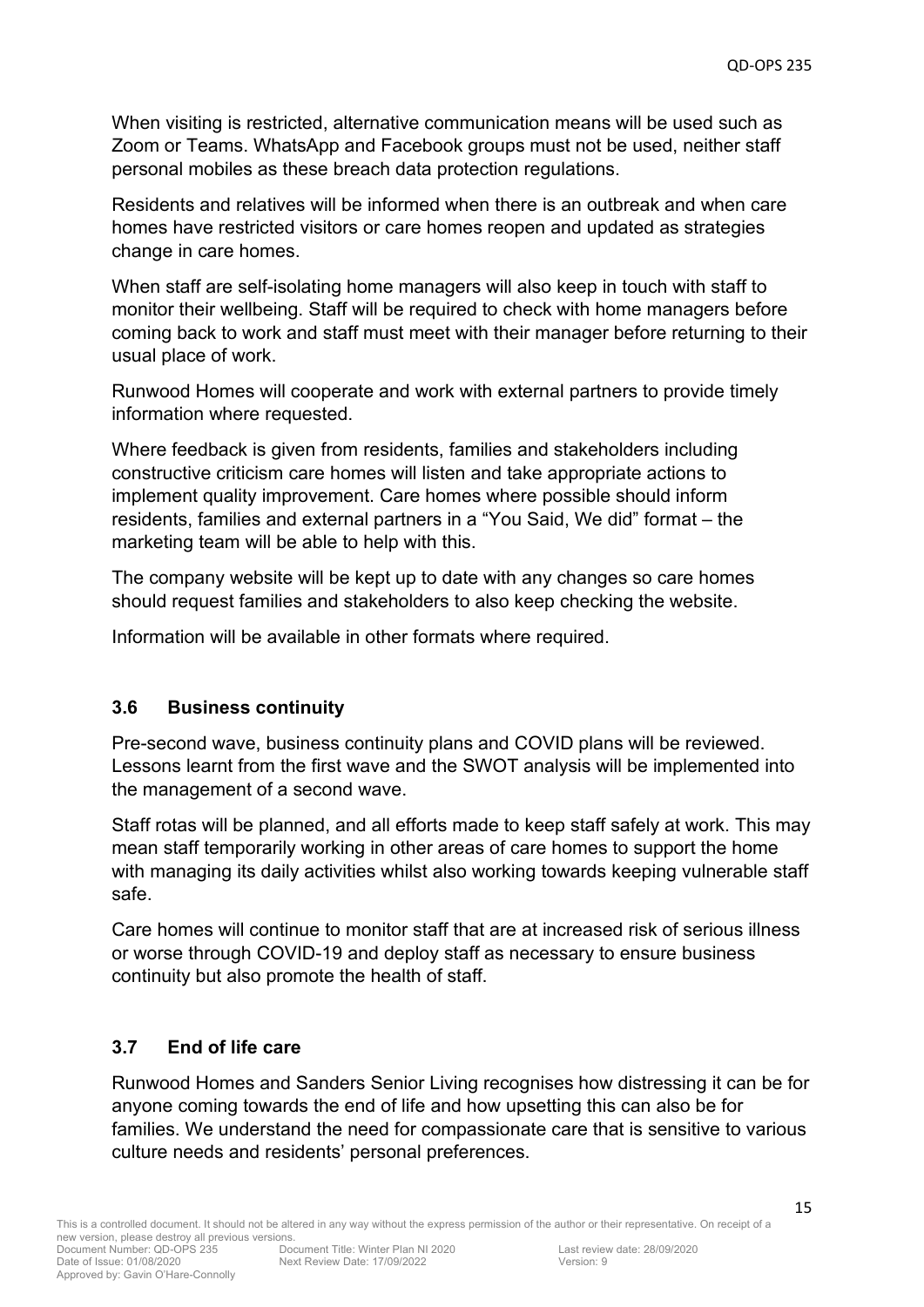Prior to a second wave, end of life care plans will be reviewed. Where a resident's wishes are not clear, staff will sensitively seek to gain the required information. Where appropriate, palliative care teams will be consulted so that the best outcomes for residents are achieved and there is access to medications where indicated.

Coordinate My Care is a means of planning for someone's end of life wishes so that staff and the multidisciplinary team can better meet a person's needs if medical attention is required. Care homes will liaise with residents, families and General Practitioners to help plan for the event that medical attention is required.

There are times when a person declines very suddenly or dies without warning. At these times there may not be enough time to ask families to come and see their loved ones before they die.

When a death is expected and decline is recognisable, one named relative should be given the opportunity to visit their loved one before they pass. Relatives will need to be advised that care homes are currently only having one named constant visitor per resident which will continue for the foreseeable future and that when they visit they will be asked to wear full PPE and that the visit may only be brief. Consideration must be given to any religious and cultural needs and timely action taken to support the resident who is dying to meet their religious and cultural needs and personal wishes.

When informing family members of a death, this must be done sensitively and compassionately.

Where clinical staff are trained and assessed as competent to do so they may verify a death; where these measures are not in place, the GP our out of hours service will need to verify a death.

When someone has died who was COVID-positive or suspected COVID positive, the undertakers must be informed.

Care home managers need where possible to support bereaved families and ensure condolences are sent from the home immediately.

The impact of a staff member dying can also have devastating effects on staff and residents. Families and staff impacted by a bereavement can contact the following sources of support:

- CRUSE telephone: 0800 107 1677 or [www.cruse.org.uk](http://www.cruse.org.uk/)
- EOL DOULA UK telephone: 078878 840663/07825 795808 or https://eoldoula.uk/get-doula-support

Local arrangements will be put in place where needed and the Mental Health First Aiders can also help:

- Paul Gaskell telephone: 07736 882456
- Kieun Kwon telephone: 07795 658716
- Sarah Sanders email: [Sarah.Sanders@runwoodhomes.co.uk](mailto:Sarah.Sanders@runwoodhomes.co.uk)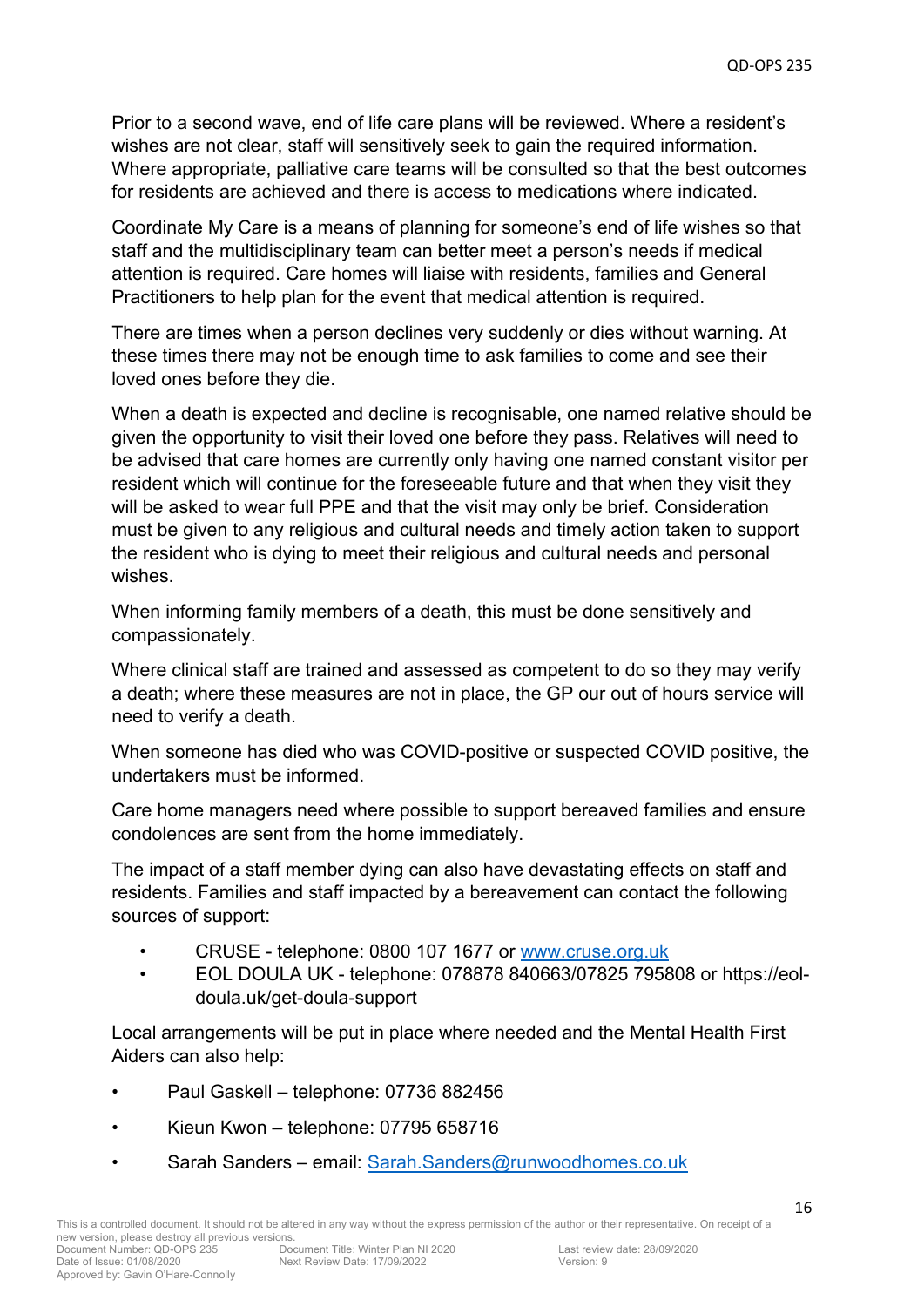# **3.8 Quality**

Quality monitoring is an essential element of ensuring care homes are well-led and that teams in head office are maintaining an oversight and reacting promptly to concerns.

Regional Operations Director and Regional Operations Manager (NI) will continue to support care home managers and alongside the Regional Nurse Compliance Inspector will monitor the quality of service. If visiting is restricted, Regional Operations Directors will be able to remotely support via Zoom or Teams and request evidence of quality measures via email. However, with testing in place visits to services regarding quality monitoring will continue.

The Senior Management and Quality and Governance team will also continue to support via telephone or Zoom/Teams and visit when there is not restricted visiting. A key focus will remain on infection prevention and control and good governance.

**3.9 Next review date** - 17th October 2020 when Department of Health & Social Care produce their Winter Plan and Care England do so.

# **3.10 Appendices**

# **A – Surge levels and visiting requirements for care homes**

## **3.11 References**

- COVID-19: Regional principles for visiting in care settings in Northern Ireland, updated 21st September 2020 [https://www.health](https://www.health-ni.gov.uk/sites/default/files/publications/health/COVID-19%20REGIONAL%20PRINCIPLES%20FOR%20VISITING%20IN%20CARE%20SETTINGS%20IN%20NORTHERN%20IRELAND%20-%20revised%2022-09-2020%20%28002%29.pdf)[ni.gov.uk/sites/default/files/publications/health/COVID-](https://www.health-ni.gov.uk/sites/default/files/publications/health/COVID-19%20REGIONAL%20PRINCIPLES%20FOR%20VISITING%20IN%20CARE%20SETTINGS%20IN%20NORTHERN%20IRELAND%20-%20revised%2022-09-2020%20%28002%29.pdf)[19%20REGIONAL%20PRINCIPLES%20FOR%20VISITING%20IN%20CA](https://www.health-ni.gov.uk/sites/default/files/publications/health/COVID-19%20REGIONAL%20PRINCIPLES%20FOR%20VISITING%20IN%20CARE%20SETTINGS%20IN%20NORTHERN%20IRELAND%20-%20revised%2022-09-2020%20%28002%29.pdf) [RE%20SETTINGS%20IN%20NORTHERN%20IRELAND%20-](https://www.health-ni.gov.uk/sites/default/files/publications/health/COVID-19%20REGIONAL%20PRINCIPLES%20FOR%20VISITING%20IN%20CARE%20SETTINGS%20IN%20NORTHERN%20IRELAND%20-%20revised%2022-09-2020%20%28002%29.pdf) [%20revised%2022-09-2020%20%28002%29.pdf](https://www.health-ni.gov.uk/sites/default/files/publications/health/COVID-19%20REGIONAL%20PRINCIPLES%20FOR%20VISITING%20IN%20CARE%20SETTINGS%20IN%20NORTHERN%20IRELAND%20-%20revised%2022-09-2020%20%28002%29.pdf) • COVID 19- Guidance for Nursing and Residential Care Homes in Northern Ireland (Dept of Health, Northern Ireland) updated 21 July 2020,
	- https://www.health-ni.gov.uk/sites/default/files/publications/health/COVID-19%20%20GUIDANCE%20FOR%20NURSING%20AND%20RESIDENTI AL%20CARE%20H OMES%20IN%20NORTHERN%20IRELAND%20%28JULY%202020%29. pdf
- COVID 19 Regional principles for visiting in care settings in Northern Ireland, Updated July 2020, https://www.health-ni.gov.uk/sites/default/files/publications/health/covidvisiting- guidance.pdf
- Regional nutrition guidance for care home residents with suspected or confirmed COVID-19, May 2020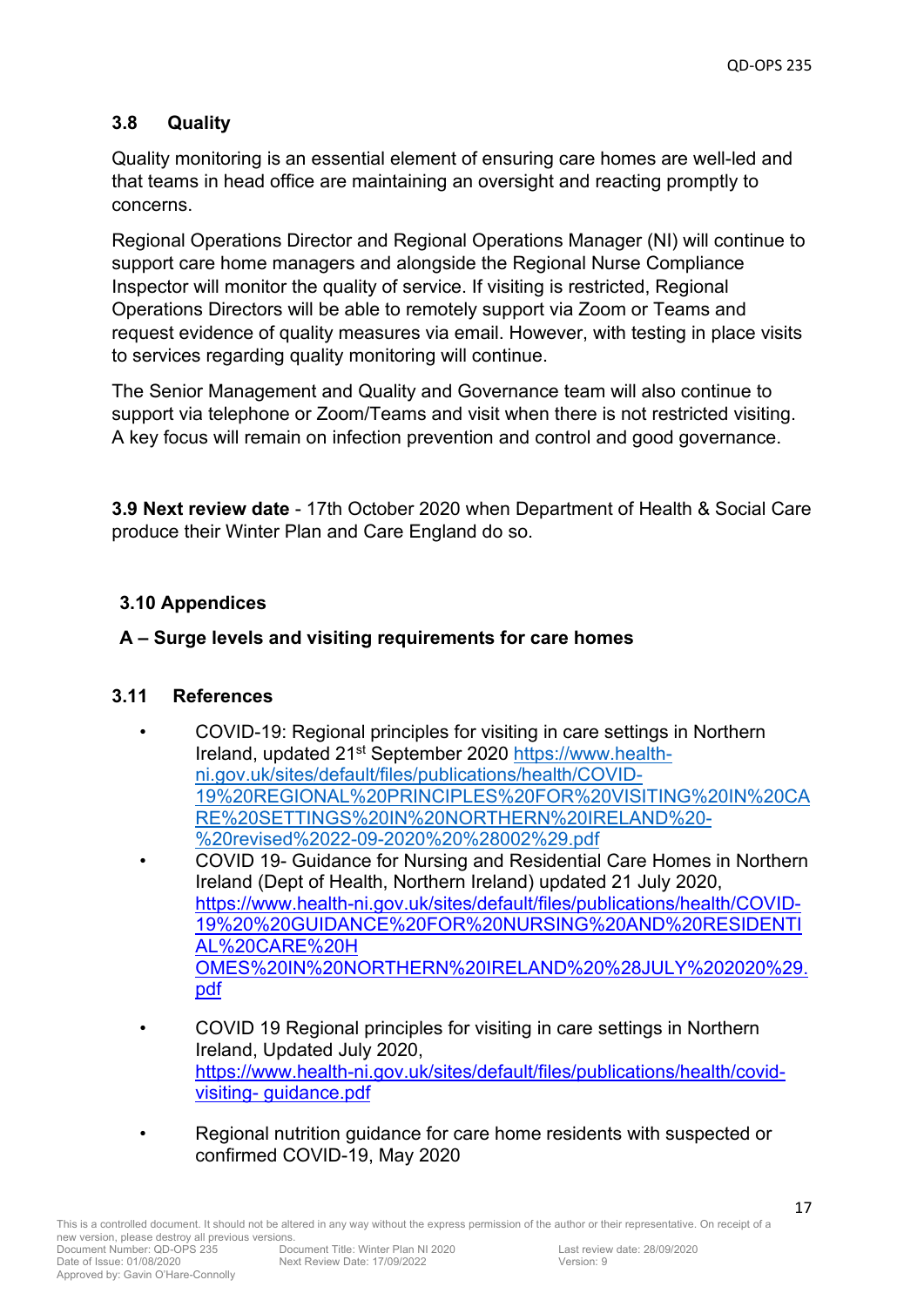https://www.publichealth.hscni.net/publications/regional-nutrition-guidancecare- home-residents-suspected-or-confirmed-covid-19

- Runwood Homes and Sanders Senior Living visiting protocols
- Visitor Screening Tool
- Runwood Homes Outbreak Management Plan
- Runwood Homes PPE policy
- Runwood Homes PPE risk assessment
- Runwood Homes PPE audit
- Runwood Homes and Sanders Senior Living Donning and Doffing competency
- Runwood Homes Home Manager's monthly infection prevention and control audits
- Runwood Homes Senior Management COVID-19 audit
- Howto work safely in care homes updated 28<sup>th</sup> August 2020, [https://www.gov.uk/government/publications/covid-19-how-to-work-safely](https://www.gov.uk/government/publications/covid-19-how-to-work-safely-in-care-homes)[in-](https://www.gov.uk/government/publications/covid-19-how-to-work-safely-in-care-homes) [care-homes](https://www.gov.uk/government/publications/covid-19-how-to-work-safely-in-care-homes)
- Guidance for carers and care home staff on the wide r[ange of symptoms](https://www.publichealth.hscni.net/publications/symptom-checklist-covid-19-nursing-and-residential-care-homes)  which can be associated with COVID-19 27 May 2020, [https://www.publichealth.hscni.net/publications/symptom-checklist-covid-](https://www.publichealth.hscni.net/publications/symptom-checklist-covid-19-nursing-and-residential-care-homes)[19-](https://www.publichealth.hscni.net/publications/symptom-checklist-covid-19-nursing-and-residential-care-homes) [nursing-and-residential-care-homes](https://www.publichealth.hscni.net/publications/symptom-checklist-covid-19-nursing-and-residential-care-homes)
- Admission and care of residents in care homes, updated 2<sup>nd</sup> September 2020, [https://www.gov.uk/government/publications/coronavirus-covid-19](https://www.gov.uk/government/publications/coronavirus-covid-19-admission-) [admission-](https://www.gov.uk/government/publications/coronavirus-covid-19-admission-) [and-care-of-people-in-care-homes/coronavirus-covid-19](https://www.gov.uk/government/publications/coronavirus-covid-19-admission-and-care-of-people-in-care-homes/coronavirus-covid-19-admission-and-care-of-people-in-care-homes) [admission-and-care-](https://www.gov.uk/government/publications/coronavirus-covid-19-admission-and-care-of-people-in-care-homes/coronavirus-covid-19-admission-and-care-of-people-in-care-homes) [of-people-in-care-homes](https://www.gov.uk/government/publications/coronavirus-covid-19-admission-and-care-of-people-in-care-homes/coronavirus-covid-19-admission-and-care-of-people-in-care-homes)
- COVID-19 rapid guideline: community-based care of patients with COPD, published April 2020, <https://www.nice.org.uk/guidance/ng168> <https://www.coordinatemycare.co.uk/>
- How long to self-isolate for, NHS guidance updated 24th August 2020 [https://www.nhs.uk/conditions/coronavirus-COVID-19/self-isolation-and](https://www.nhs.uk/conditions/coronavirus-covid-19/self-isolation-and-treatment/how-long-to-self-isolate/)[treatment/how-long-to-self-isolate/](https://www.nhs.uk/conditions/coronavirus-covid-19/self-isolation-and-treatment/how-long-to-self-isolate/)
- PPE guide for community and social care settings, August 2020 [https://assets.publishing.service.gov.uk/government/uploads/system/uploa](https://assets.publishing.service.gov.uk/government/uploads/system/uploads/attachment_data/file/911188/PHE_PPE_guide_for_community_and_social_care_settings_AUG_2020.pdf)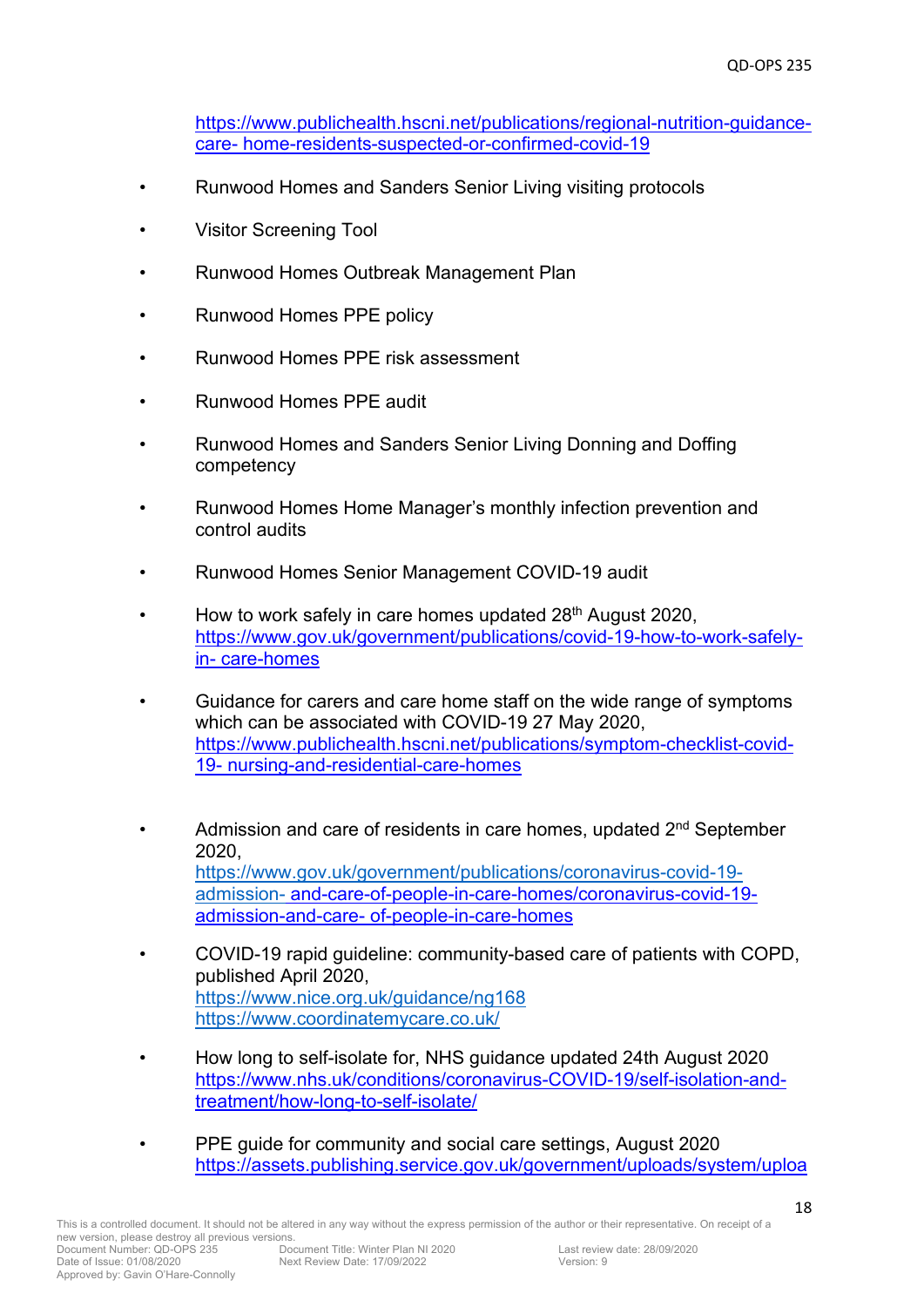19

[ds/](https://assets.publishing.service.gov.uk/government/uploads/system/uploads/attachment_data/file/911188/PHE_PPE_guide_for_community_and_social_care_settings_AUG_2020.pdf)

[attachment\\_data/file/911188/PHE\\_PPE\\_guide\\_for\\_community\\_and\\_social](https://assets.publishing.service.gov.uk/government/uploads/system/uploads/attachment_data/file/911188/PHE_PPE_guide_for_community_and_social_care_settings_AUG_2020.pdf) ca [re\\_settings\\_AUG\\_2020.pdf](https://assets.publishing.service.gov.uk/government/uploads/system/uploads/attachment_data/file/911188/PHE_PPE_guide_for_community_and_social_care_settings_AUG_2020.pdf)

- Care of the deceased with suspected or confirmed coronavirus, updated 31st July 2020, <https://www.gov.uk/government/publications/covid-19-guidance-for-> [care](https://www.gov.uk/government/publications/covid-19-guidance-for-care-of-the-deceased/guidance-for-care-of-the-deceased-with-suspected-or-confirmed-coronavirus-covid-19#guidance-for-staff-in-residential-care-settings-including-care-homes-and-hospices)[of-the-deceased/guidance-for-care-of-the-deceased-with-suspected-or](https://www.gov.uk/government/publications/covid-19-guidance-for-care-of-the-deceased/guidance-for-care-of-the-deceased-with-suspected-or-confirmed-coronavirus-covid-19#guidance-for-staff-in-residential-care-settings-including-care-homes-and-hospices)[confirmed-coronavirus-covid-19#guidance-for-staff-in-residential-care](https://www.gov.uk/government/publications/covid-19-guidance-for-care-of-the-deceased/guidance-for-care-of-the-deceased-with-suspected-or-confirmed-coronavirus-covid-19#guidance-for-staff-in-residential-care-settings-including-care-homes-and-hospices)[settings-including-care-homes-and-hospices](https://www.gov.uk/government/publications/covid-19-guidance-for-care-of-the-deceased/guidance-for-care-of-the-deceased-with-suspected-or-confirmed-coronavirus-covid-19#guidance-for-staff-in-residential-care-settings-including-care-homes-and-hospices)
- Runwood Homes and Sanders Senior Living visiting protocols
- Visitor Screening Tool
- Runwood Homes Outbreak Management Plan
- Runwood Homes PPE policy
- Runwood Homes PPE risk assessment
- Runwood Homes PPE audit
- Runwood Homes and Sanders Senior Living Donning and Doffing competency
- Runwood Homes Home Manager's monthly infection prevention and control audits
- Runwood Homes Senior Management COVID-19 audit